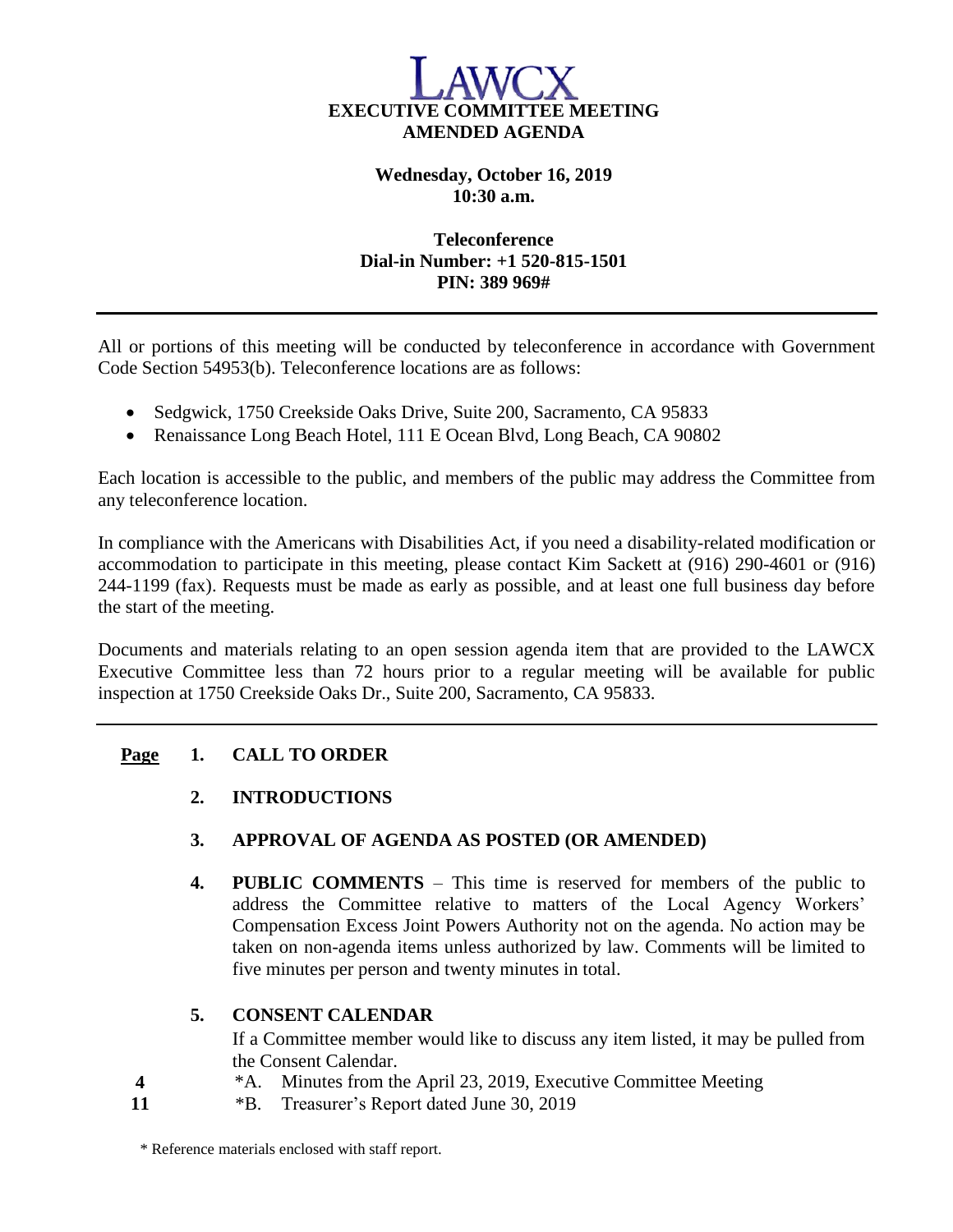| 56  |    | $^{\ast}C.$                    | Warrant Listing: April – September 2019                                                                                                                                                                                                                                                      |
|-----|----|--------------------------------|----------------------------------------------------------------------------------------------------------------------------------------------------------------------------------------------------------------------------------------------------------------------------------------------|
| 60  |    | *D.                            | 2019/20 Risk Control Program Update                                                                                                                                                                                                                                                          |
| 68  |    | *E.                            | Strategic Plan Update                                                                                                                                                                                                                                                                        |
| 71  |    | $*F.$                          | Executive Committee Meeting Schedule for Calendar Year 2020                                                                                                                                                                                                                                  |
| 72  |    | $\mathcal{G}^*$ .              | CSAC-EIA's 2019/20 Excess Workers' Compensation Program Premium and<br>Fees                                                                                                                                                                                                                  |
| 73  |    | $*H.$                          | LAWCX Claims Audit - June 2019                                                                                                                                                                                                                                                               |
|     |    |                                | Recommendation: Approval of the Consent Calendar.                                                                                                                                                                                                                                            |
|     | 6. | <b>ACTION/DISCUSSION ITEMS</b> |                                                                                                                                                                                                                                                                                              |
| 83  |    | *A.                            | <b>York Acquisition Report</b>                                                                                                                                                                                                                                                               |
|     |    |                                | Recommendation: Information only.                                                                                                                                                                                                                                                            |
| 86  |    | $*B.$                          | <b>Annual Investment Policy Review</b>                                                                                                                                                                                                                                                       |
|     |    |                                | Recommendation: Recommend to the Board of Directors for approval of<br>the Investment Policy as presented.                                                                                                                                                                                   |
| 101 |    |                                | *C. Draft Actuarial Report with 2020/21 Funding Rates and Discussion of                                                                                                                                                                                                                      |
|     |    |                                | <b>Confidence Level and Discount Rate</b>                                                                                                                                                                                                                                                    |
| 208 |    | $\rm *D.$                      | Recommendation: Receive and review the draft actuarial report and<br>recommend to the Board of Directors establishing rates for the 2020/21<br>program year at the 80% confidence level and discounted at 2.5%.<br>Review of Target Equity Policy, Dividends, and Assessments, and Unaudited |
|     |    |                                | Financial Statements as of June 30, 2019                                                                                                                                                                                                                                                     |
|     |    |                                | Recommendation: Review the report on target equity, dividends and<br>assessments.                                                                                                                                                                                                            |
| 214 |    | *E.                            | Financial Auditor Contract with Sampson, Sampson & Patterson, LLP<br>Recommendation: Review and provide direction to staff.                                                                                                                                                                  |
| 215 |    | *F.                            | 2018/19 Compliance Survey and Reporting of Payroll                                                                                                                                                                                                                                           |
|     |    |                                | Recommendation: Receive report.                                                                                                                                                                                                                                                              |
| 222 |    | $\mathcal{G}^*$ .              | <b>Review of Disbursement Process</b>                                                                                                                                                                                                                                                        |
|     |    |                                | Recommendation: Provide direction to staff.                                                                                                                                                                                                                                                  |
| 224 |    | $*H.$                          | <b>LAWCX Credit Card Policy</b>                                                                                                                                                                                                                                                              |
|     |    |                                | Recommendation: Consider proposed Resolution No. 3-2019 Establishing<br>a Policy for Credit Card Usage in the Performance of Authority Business<br>and recommend adoption by the Board of Directors.                                                                                         |
| 228 |    | *I.                            | <b>Activity Summary</b>                                                                                                                                                                                                                                                                      |
|     |    |                                | Recommendation: Review and file.                                                                                                                                                                                                                                                             |
| 232 |    | *J.                            | Draft Board of Directors Agenda for November 5, 2019                                                                                                                                                                                                                                         |
|     |    |                                | Recommendation: Provide direction to staff as needed.                                                                                                                                                                                                                                        |
|     |    |                                |                                                                                                                                                                                                                                                                                              |

# **7. EXECUTIVE DIRECTOR'S REPORT**

# **8. CLOSING COMMENTS**

This time is reserved for comments by Committee members and/or staff and to identify matters for future Committee business.

A. Committee

\* Reference materials enclosed with staff report.